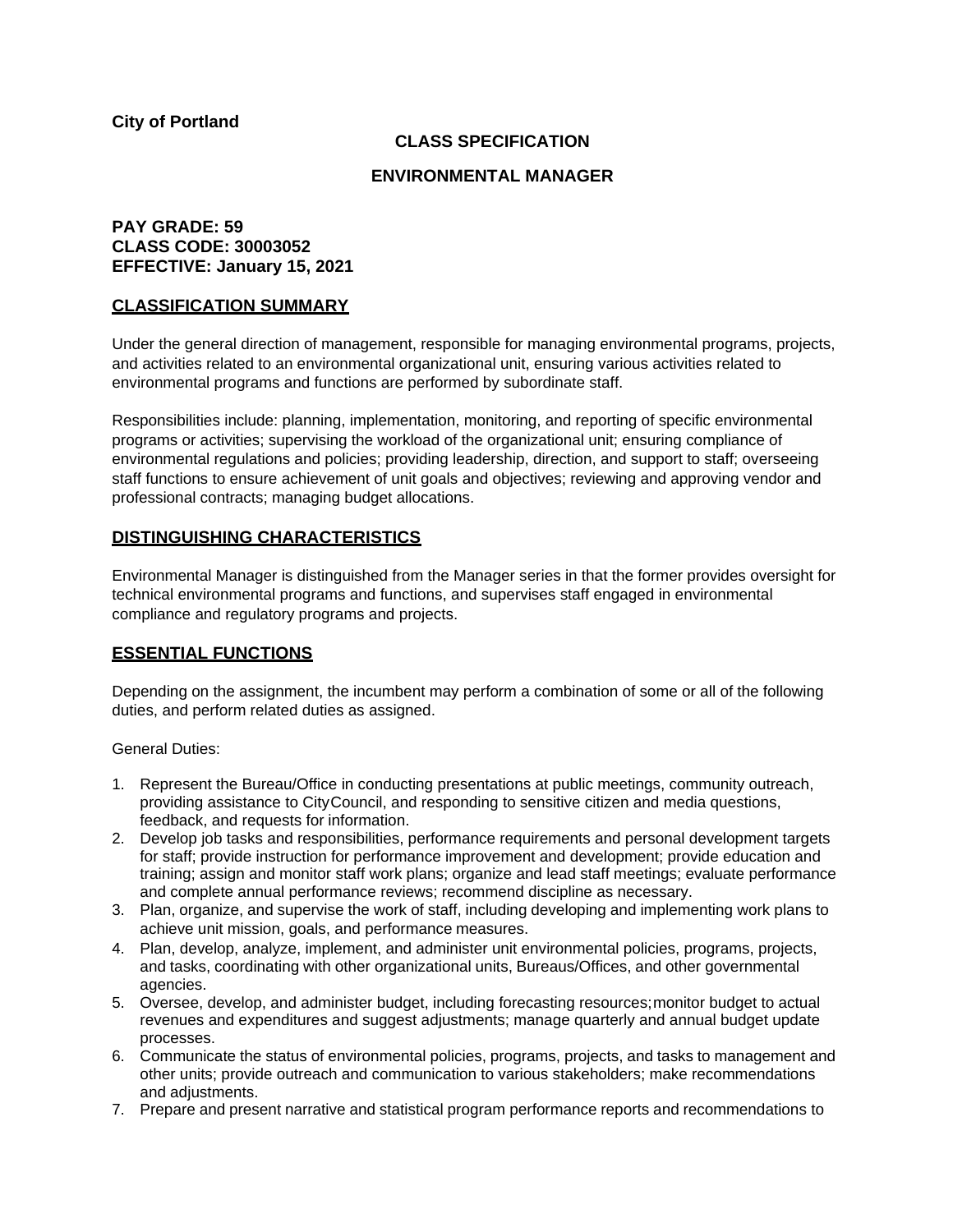supervisors, management, and executive-level positions.

- 8. Provide guidance to staff preparing, reviewing, and overseeing contracts and intergovernmental agreements; approve invoices; monitor compliance.
- 9. Review, analyze, and ensure compliance with pertinent City, state, and federal policies,laws, statutes, codes, and regulations, particularly those related to water and/or theenvironment.
- 10. Review and analyze city regulations and policies in terms of impact on Bureau goals and strategic plan and make recommendations for improvements; work with other bureau experts in development of code, policy and regulations related to unit.
- 11. Enforce applicable rules, standards, codes, policies and procedures related to environmental regulations and guidelines.
- 12. Create and promote an equitable workplace that demonstrates an environment respectful of living and working in a multicultural society; encourage a culture of workplace safety.

#### Specific Duties:

In addition to General Duties, the incumbent may perform a combination of some or all of the following position-specific duties.

- 1. Coordinate with regulatory agencies and direct Bureau/Office response to regulatory issues; manage environmental investigations and assessments of City systems and infrastructure, including contaminated City properties.
- 2. Assist in the management of operations, maintenance, and support of the City's water supply and distribution systems and infrastructure through use of various computer, mechanical, and electrical systems.
- 3. Oversee the water quality and treatment systems and associated facilities maintained by the City, including water treatment plants and water quality inspection programs.
- 4. Develop and oversee City watershed, groundwater, wastewater, and stormwater system programs, plans,facilities, operations and maintenance.
- 5. Direct the planning, organization, and management of the City's watershed services; plan, implement, and monitor technical watershed programs and projects; support sewer system needs.
- 6. Manage restoration, maintenance, and improvement projects; oversee acquisition, sale, and negotiations related to real property.
- 7. Negotiate and manage public and private partnerships to persue the City's strategic environmental goals.
- 8. Direct and supervise storm sewer and sewage disposal systems; maintain associatedpermits and manuals; control combined sewer overflows; maintain sewer system infrastructure and conveyance.
- 9. Develop and oversee programs for pollution monitoring and prevention and environmental conservation; manage industrial and commercial wastewater pretreatment; provide direction to mitigate water system discharges, contaminations, and spills.
- 10. Develop and oversee programs for sampling of the drinking water watershed, groundwater and distribution system.
- 11. Oversee programs of environmental investigations and assessments of City water and environmental systems and infrastructure, including Portland Harbor and contaminated City properties.
- 12. Participate in design, construction, and maintenance of existing or new water system infrastructure and capital improvement projects; review building and land use plans, city codes, and permits.
- 13. Oversee coordination, development, and submission of compliance reports to regulatory agencies.
- 14. Analyze rates and evaluate fee revenues; assess penalties and system charges.

# **SUPERVISION RECEIVED AND EXERCISED**

The work of this class is performed under general direction and oversight by a management-level position.

Directly supervises a minimum of four (4) employees, including professional, technical, and non-technical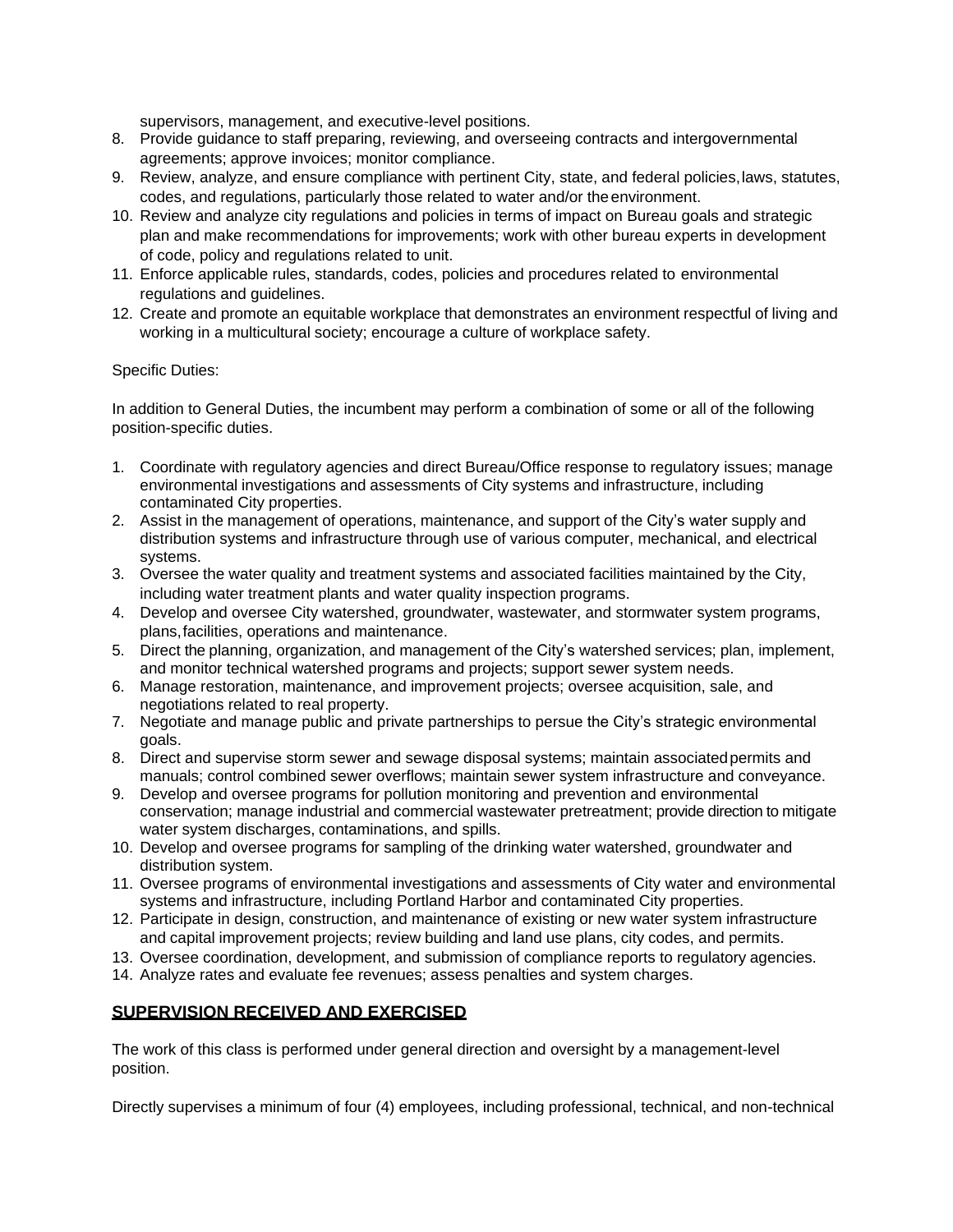staff.

# **KNOWLEDGE/SKILLS/ABILITIES REQUIRED**

- 1. Knowledge of the principles and practices of leadership, operational and strategic planning, current business communication, public administration, program evaluation, budget preparation and administration, and fields related to the mission and purpose of the unit and Bureau/Office.
- 2. Knowledge of principles and standards of employee supervision, including training, scheduling, and performance evaluation.
- 3. Knowledge of principles and practices of environmental science, natural resource or public agency utility management and administration, including systems, facilities, maintenance, and operation.
- 4. Knowledge of relevant City, state, and federal policies, laws, statutes, codes, andregulations relating to water and/or environmental quality, protection, and safety, along with the ability to interpret and apply them.
- 5. Ability to apply analytic and problem-solving skills to independently develop sound decisions, conclusions, and recommendations.
- 6. Ability to develop, administer and supervise water and environmental programs and projects.
- 7. Ability to communicate effectively, both verbally and in writing; present information, reports, and recommendations clearly and persuasively, and communicate technical topics to technical and nontechnical audiences; present information, proposals, and recommendations clearly and persuasively in public settings
- 8. Ability to establish and maintain effective working relationships with management, unit staff, staff of other Bureaus/Offices, representatives of other governmental agencies, the public, and others encountered in the course of work.
- 9. Ability to demonstrate tact, diplomacy, and patience, and gain cooperation throughdiscussion and collaboration.
- 10. Ability to utilize City-specific technology and general office software.
- 11. Ability to work with a multicultural workforce, promote an equitable workplace environment, and apply equitable program practices to diverse and complex City services.

# **MINIMUM QUALIFICATIONS REQUIRED**

Any combination of education and experience that is equivalent to the following minimum qualifications is acceptable.

**Education/Training**: Bachelor's degree from an accredited college or university with major course work in natural resource or utility management, environmental science, biological or physical science, engineering, planning, or related field;

### AND

**Experience**: Five (5) years progressively responsible experience developing, implementing, and managing water and environmental programs, projects and/or functions, including at least one (1) year of experience in a supervisory role;

OR

Equivalent combination of training and experience.

### **Special Requirements and/or Qualifications:**

Specific licensure or certification in the appropriate field may be required for certain positions.

A valid state driver's license may be required for certain positions.